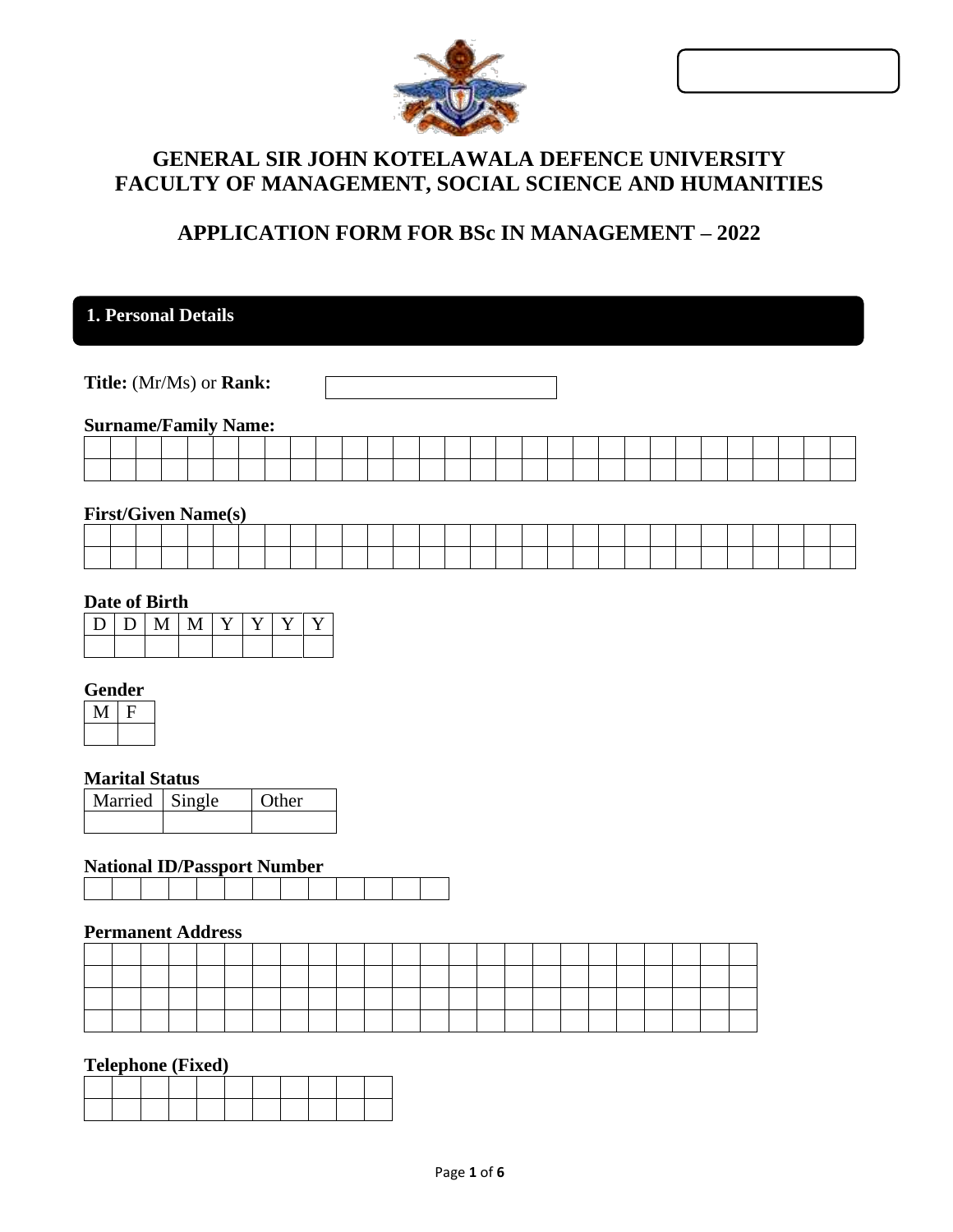# **Telephone (Mobile)**

#### **E-mail**

| ---------- |  |  |  |  |  |  |  |  |  |  |  |
|------------|--|--|--|--|--|--|--|--|--|--|--|
|            |  |  |  |  |  |  |  |  |  |  |  |
|            |  |  |  |  |  |  |  |  |  |  |  |
|            |  |  |  |  |  |  |  |  |  |  |  |
|            |  |  |  |  |  |  |  |  |  |  |  |
|            |  |  |  |  |  |  |  |  |  |  |  |

# **2. Academic Qualifications**

*Please include copies of the certificates*

## **GCE O/L**

| School Attended: |  |  |  |  |  |  |  |  |  |  |  |
|------------------|--|--|--|--|--|--|--|--|--|--|--|
|                  |  |  |  |  |  |  |  |  |  |  |  |
|                  |  |  |  |  |  |  |  |  |  |  |  |

Year: ............ Index No: ......................... Year:............. Index No:..................................

| Subject | <b>Grade</b> | Subject | Grade |
|---------|--------------|---------|-------|
|         |              |         |       |
|         |              |         |       |
|         |              |         |       |
|         |              |         |       |
|         |              |         |       |
|         |              |         |       |
|         |              |         |       |
|         |              |         |       |
|         |              |         |       |
|         |              |         |       |
|         |              |         |       |

# **GCE A/L**

| School Attended: |  |  |  |  |  |  |  |  |  |  |  |
|------------------|--|--|--|--|--|--|--|--|--|--|--|
|                  |  |  |  |  |  |  |  |  |  |  |  |
|                  |  |  |  |  |  |  |  |  |  |  |  |

Year: ............ Index No: ............................... Year:.............. Index No:..................................

| <b>Subject</b> | Grade | <b>Subject</b> | <b>Grade</b> |
|----------------|-------|----------------|--------------|
|                |       |                |              |
|                |       |                |              |
|                |       |                |              |
|                |       |                |              |
| Z-Core:        |       | Z-Core:        |              |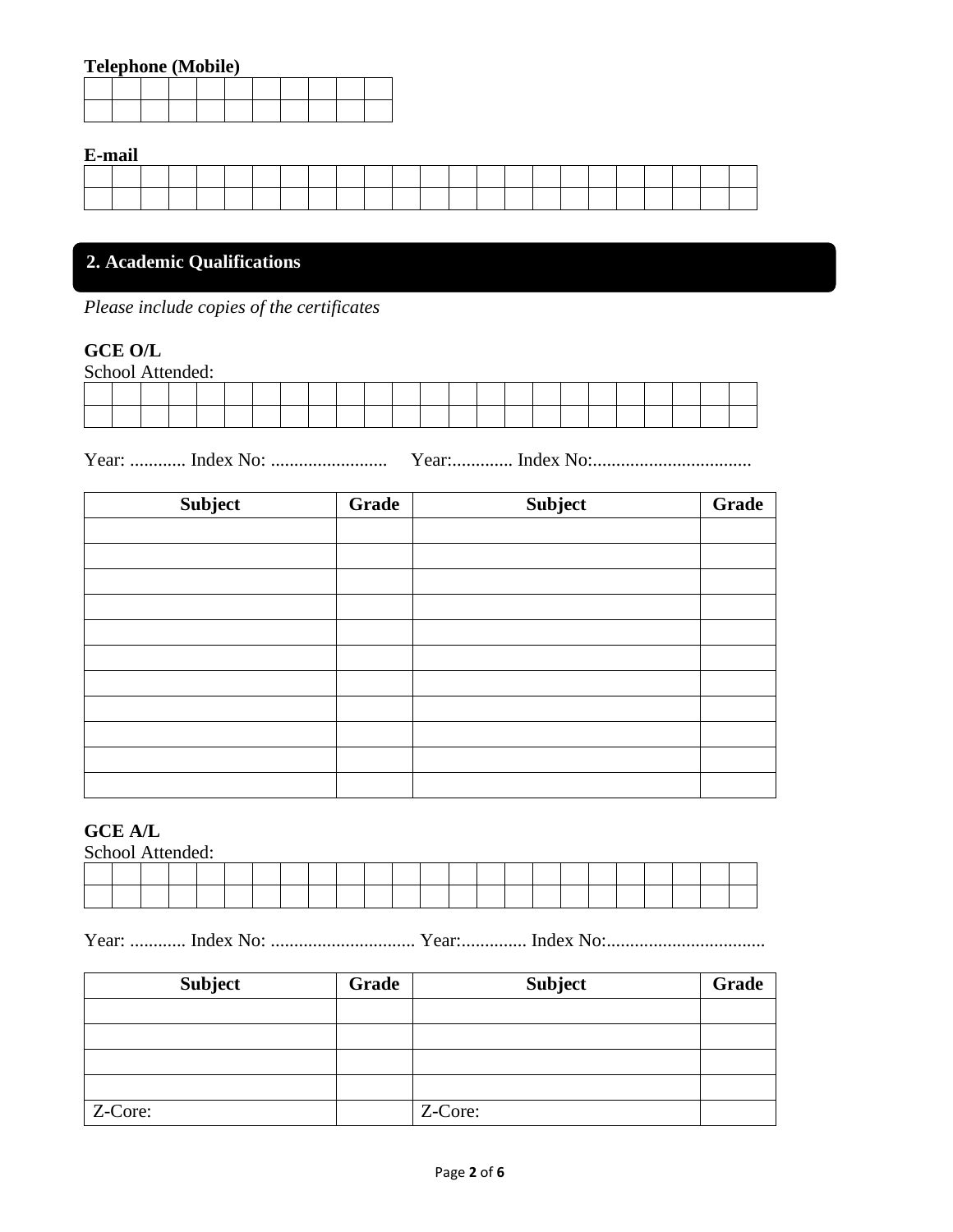# **3. Professional Qualifications**

*Please include copies of certificates/attestations (Continue on a separate sheet of paper, if necessary).*

| <b>Awarding</b><br><b>Body</b> | Qualification | Areas of<br><b>Studies</b> | Average<br>grades,<br>if relevant | Award<br><b>Date</b> |
|--------------------------------|---------------|----------------------------|-----------------------------------|----------------------|
|                                |               |                            |                                   |                      |
|                                |               |                            |                                   |                      |
|                                |               |                            |                                   |                      |
|                                |               |                            |                                   |                      |

# **4. Work Experience (where relevant)**

(Please continue on a separate sheet of paper, if necessary)

| Name of the<br><b>Employer</b> | <b>Position and the</b><br><b>Duration of</b><br><b>Employment</b> | Brief description of work and<br>responsibility |
|--------------------------------|--------------------------------------------------------------------|-------------------------------------------------|
|                                |                                                                    |                                                 |
|                                |                                                                    |                                                 |
|                                |                                                                    |                                                 |
|                                |                                                                    |                                                 |

# **5. Further Information**

*Please provide any other relevant information to support your application, including your reasons for wishing to undertake undergraduate study at KDU.*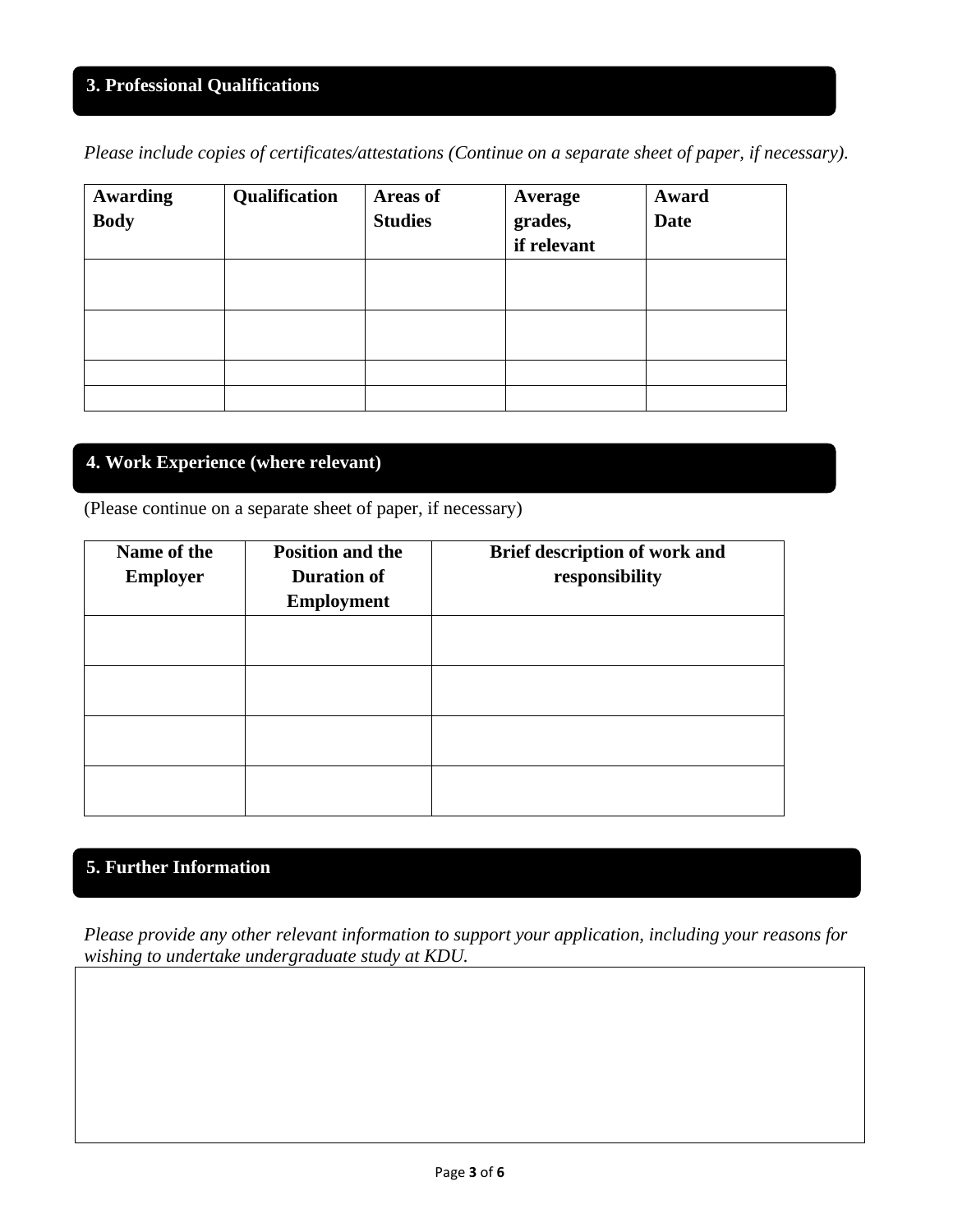## **6. References**

Preferred Mode of Learning/Teaching

| Online      |  |
|-------------|--|
| On Campus   |  |
| <b>Both</b> |  |

## 7 **7. References**

Please provide names and contact details of two non-related referees.

| Telephone | Telephone |  |
|-----------|-----------|--|
| E-mail    | E-mail    |  |
|           |           |  |
|           |           |  |

Please indicate how you found out about the undergraduate programme for which you are applying.

| <b>KDU</b> Website |  |
|--------------------|--|
| Social Media       |  |
| Newspaper          |  |
| TV                 |  |
| Colleague/friend   |  |
| Other              |  |

I confirm that the particulars given in this form are to the best of my knowledge and belief correct, and that, if admitted to the university, I shall abide by the statutes, ordinances and regulations of the university.

Date: ................................................. ...................................................

Signature of Applicant

Recommendation of the Head of the Institute /Department

.......................................................................

Name of the Head of the Institute/Departments Office Stamp has to be placed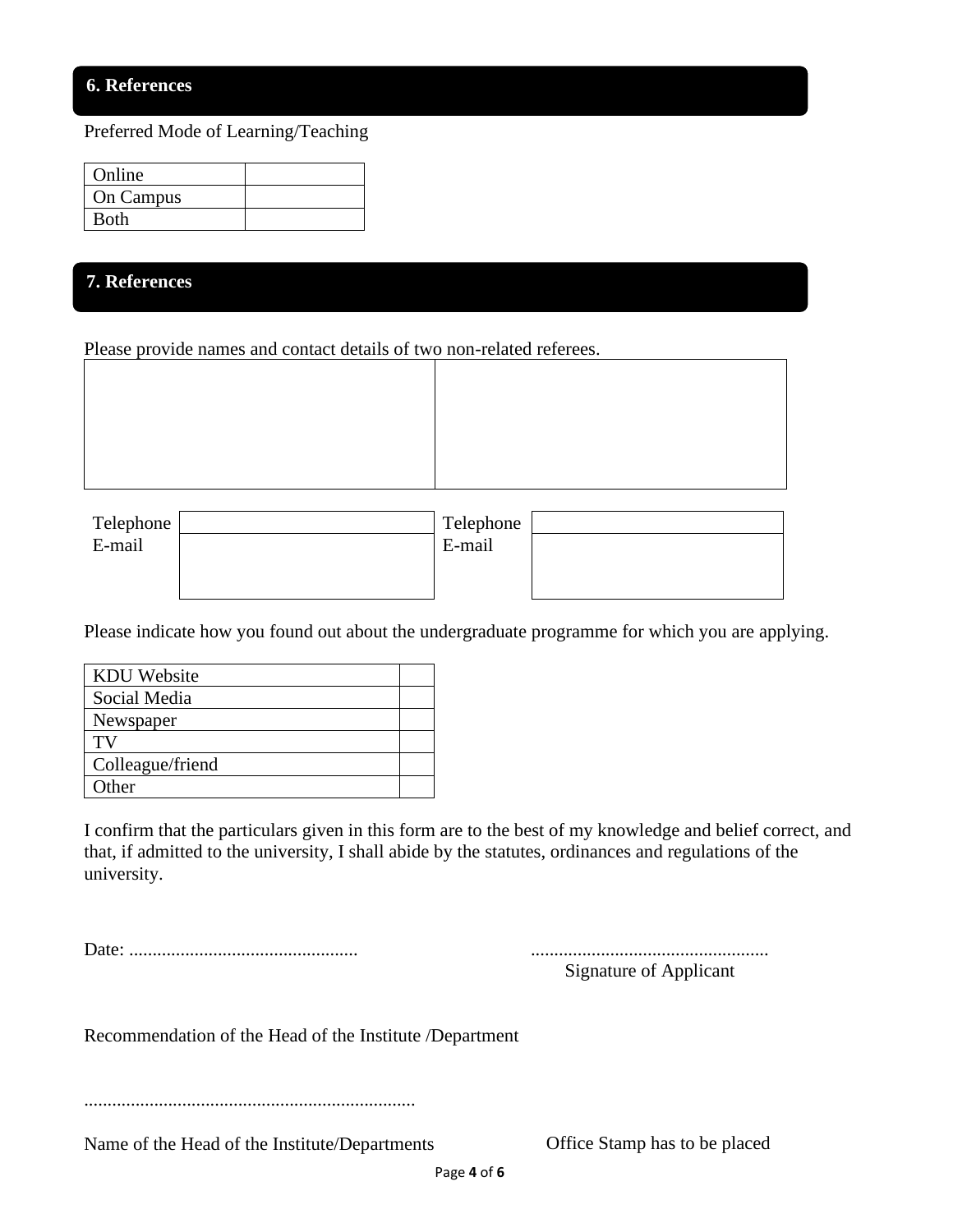# **For Office Use Only**

| Received by |  |
|-------------|--|
| Received on |  |
| Signature   |  |
|             |  |

| <b>Call up Number</b> | <b>File Number</b> | <b>Regd Number</b> |
|-----------------------|--------------------|--------------------|
| <b>BSM/2021/</b>      |                    |                    |

| Accept / Reject                  |  |
|----------------------------------|--|
| Name of HOD / Course Coordinator |  |
| Date                             |  |
| Signature                        |  |
|                                  |  |

*Special Notes*